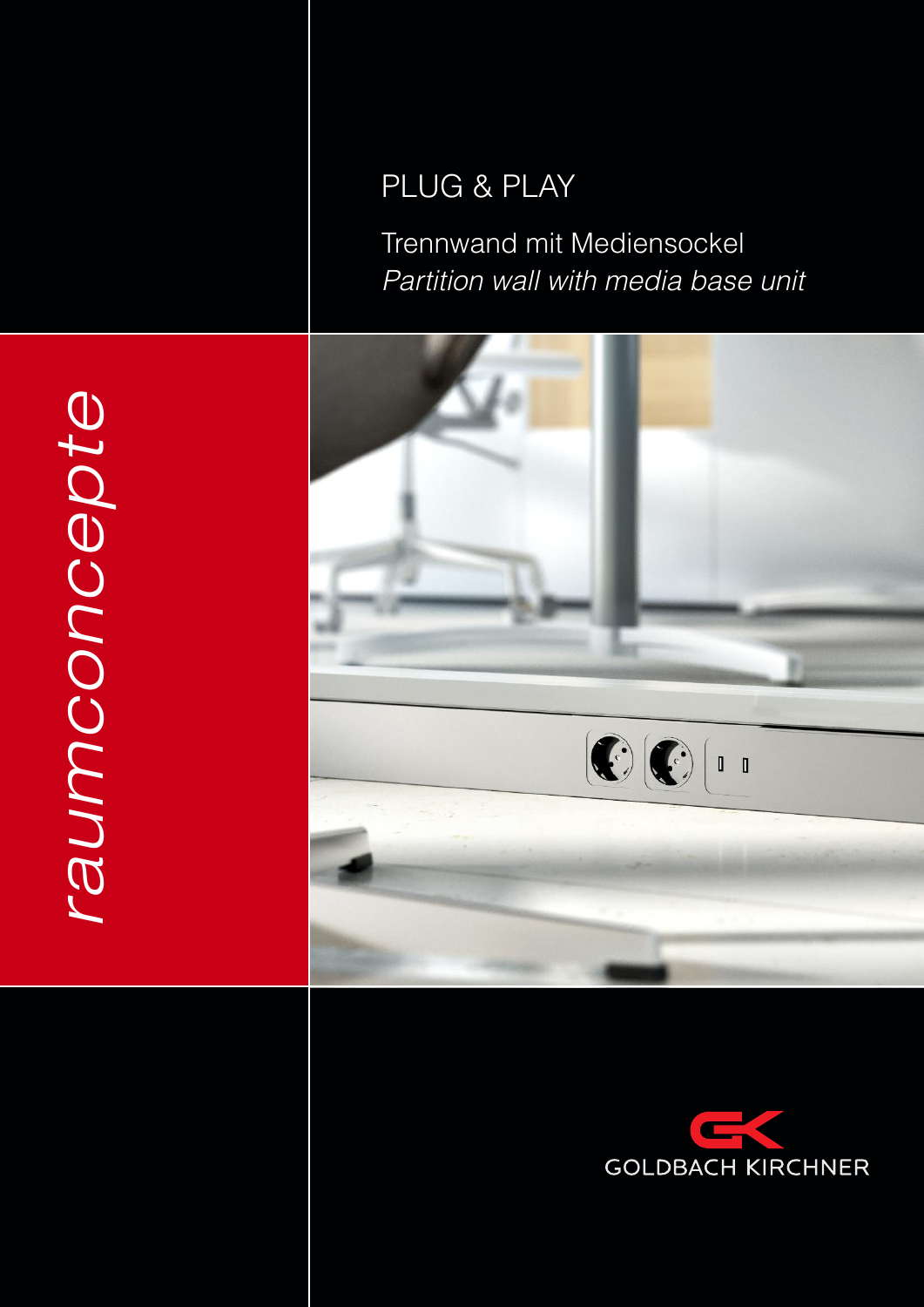

## Glastrennwand mit integriertem Mediensockel Glass partition wall with integrated media base

**n** Smartphones, Laptops oder Tablet-PCs - mobile Endgeräte sind aus unserem Büroalltag nicht wegzudenken. Sie erleichtern die Kommunikation und bieten vielfältige Applikationen. Eines aber haben sie alle gemeinsam: für ihre Dienste wird eine Stromversorgung benötigt.

Was aber tun, wenn Sie in ihrem modernen Büro mit transparenten Glastrennwänden lokale Elektrifizierung benötigen? Bisher konnte dies nur durch Bodentanks realisiert werden. Wenn aber diese Option nicht möglich ist? Die Anforderung löst der speziell entwickelte Mediensockel auf elegante art und Weise. Er ist da einsetzbar, wo transparente Glastrennwände nicht durch störende Elektrifizierungskanäle unterbrochen werden sollen. Der neue Komfortanschluß integriert sich fast unsichtbar in den teleskopierbaren Sockel unserer Glas-Systemtrennwände und lässt sich mit diversen anschlüssen bestücken. Je nach Kundenwunsch können Schukostecker, dual-USB-charger, netz- oder Telefonanschlüsse konfektioniert werden.

ideal bei revitalisierung von altbestand. Mit dem Mediensockel ist auch hier eine einfache und komfortable Elektrifizierung möglich. Werden die anschlüsse nicht gebraucht, verschwinden diese hinter der abdeckung in Sockelfarbe.

n Mobile devices such as smartphones, laptops or tablet PCs form an essential part of the modern office. They simplify communication and offer many different kinds of applications. One thing is common to them all, however: their use depends on access to a power supply. yet how do you solve the problem of local power outlets in a modern office with transparent glass partition walls? To date, the only answer was to install floor outlets. But what if this Der speziel für unsere Trennwand-Systeme entwickelte Mediensockel ist fast unsichbar in die teleskopierbare Sockelleiste integriert. auf Kundenanforderung zugeschnitten, können hier vielfältige anschlußvarianten bequem konfektioniert werden.

Developed exclusively for our partition wall systems, the media base unit integrates almost invisibly into the telescoping skirting board. Tailored to customer requirements, <sup>a</sup> wide variety of connection types can be integrated into the board.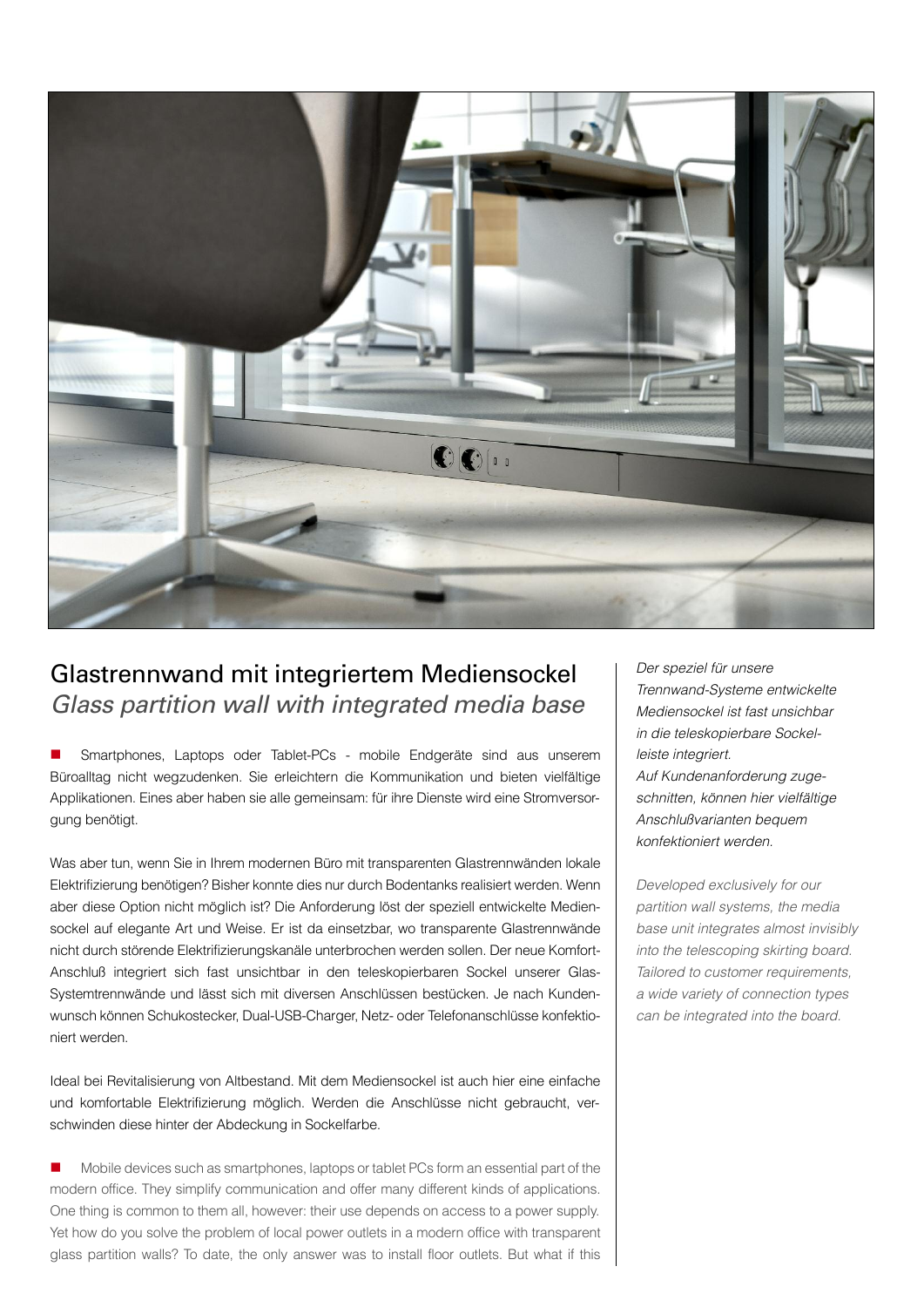option is unavailable? our specially developed media board offers an elegant approach to solving the problem. it can be deployed where the smooth line of transparent glass partition walls should not be spoiled by power supply ducting. The new quick-connect board integrates almost invisibly into the telescoping skirting board on our glass partition walls and can be populated with a wide range of socket types. Sockets for standard safety plugs, USB chargers (dual), Lan cables or phones can all be integrated to match customer needs.

Ideal for refurbishing existing installations. Here, too, our media board offers a simple and convenient electrification option. When the sockets are not in use, they are hidden behind the cover, colour-matched to the base.

#### anwendungsbereich:

■ Geeignet für alle Goldbach Kirchner Trennwand-Systeme mit teleskopierbarem Sockelprofil. Wanddicke generell 100 mm, alle Wandsysteme sind miteinander kombinierbar.

- T65 flächenbündig verklebte zweischeiben-Verglasung im Structural glazing Verfahren.
- T35 flächenbündige zweischeiben-Verglasung
- T43 mittig liegende Einscheiben-isolierverglasung und schmalem aluminiumrand.
- T42 mittig liegende Einscheiben-Verglasung und schmalem aluminiumrand.
- T20 zweischeiben-Verglasung in Monoblock-Bauweise
- T10 geschlossene Bauweise, mit Dekor-, Furnier-, Textil-, Metall- und Sonderoberflächen

#### Technische Merkmale:

- Ausführung individuell bestückbar
- n Flächenbündig im Sockel integriert
- n Verkettbar durch Steckverbindungssystem
- Internationale Zulassung

#### Applications:

Suitable for all Goldbach Kirchner partition wall systems with a telescoping skirting rail. Standard wall thickness 100 mm, any combination of wall systems can be used.

- T65 flush-bonded double glazing using structural glazing technology.
- T35 flush-bonded double glazing with a featherweight aluminium frame.
- T43 centred single-pane insulating glazing and a slimline aluminium frame.
- T42 centred single-pane glazing and a slimline aluminium frame.
- T20 double-glazed monoblock construction
- T10 opaque construction. individual designs using decorative, veneered, coated, fabric or special surfaces

#### Technical details:

- **n** Customer-specific socket population
- $\blacksquare$  Mounted flush with the skirting board
- Can be chained using plug connector system
- Licensed for international use

T65 **Querschnitt** cross-section



T35 **Querschnitt** cross-section



T43 **Querschnitt** cross-section



T42 **Querschnitt** cross-section



**Querschnitt** cross-section

 $T20$ 



 $T10$ **Querschnitt** cross-section



Jetzt online auf Planungstools zugreifen. Der QR-Code führt Sie direkt zu www.goldbachkirchner.de/informationen-fuer/ architekten/ Planning tools online now. Scan and find out more.